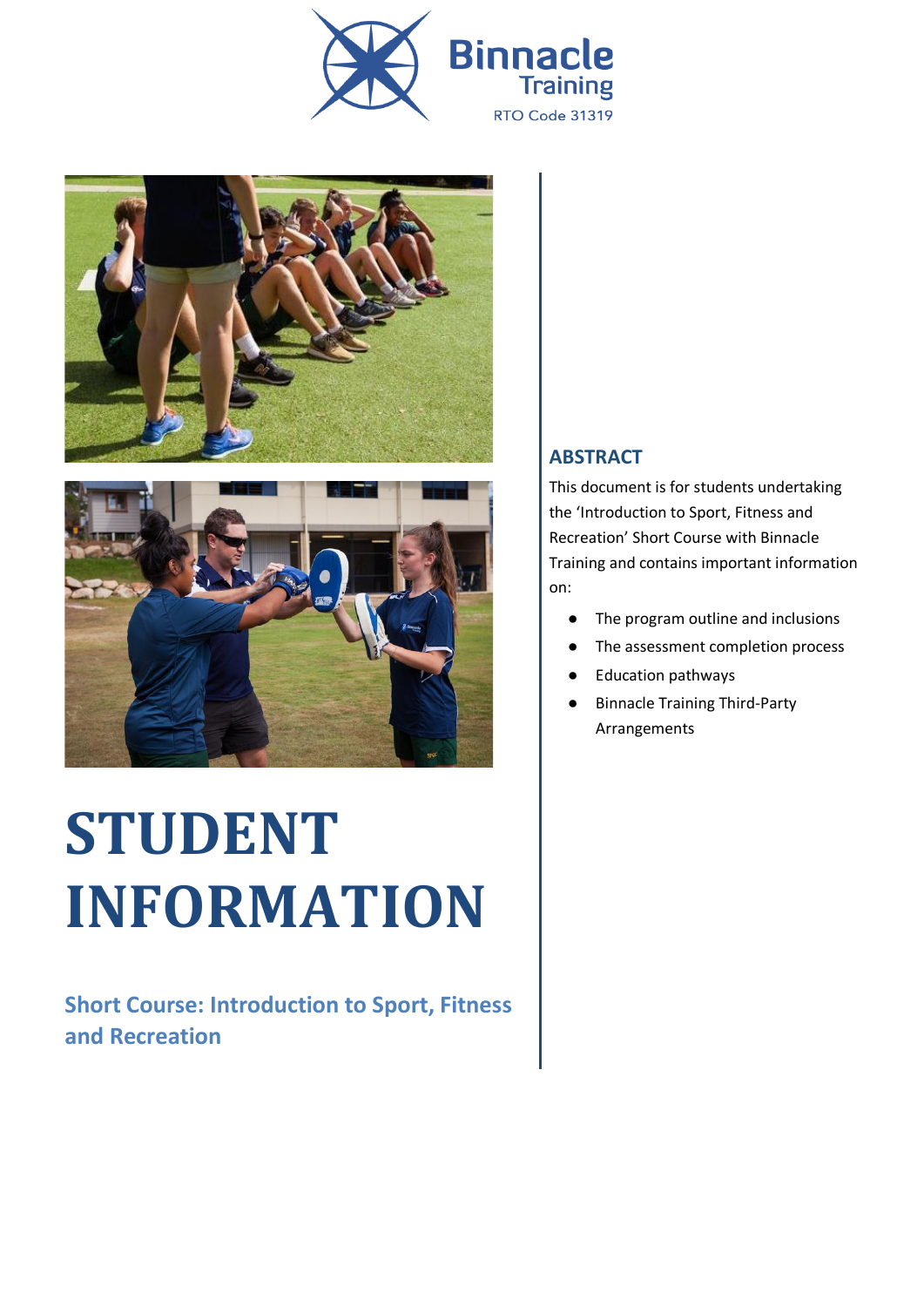# **Program Inclusions**

Graduates of the Binnacle **Short Course: Introduction to Sport, Fitness and Recreation** will be issued a nationally recognised Statement of Attainment – with 4 units of competency towards the Certificate III in Fitness (SIS30315).

These competencies may provide credit towards the following Binnacle Certificate II/III [Programs for Schools:](https://www.binnacletraining.com.au/for-schools/programs/)

- Certificate III in Fitness
- Certificate III in Sport and Recreation
- Certificate II in Sport and Recreation

#### **QLD SECONDARY STUDENTS: A maximum of 2 credits can be achieved towards the Queensland Certificate of Education.**

This short course covers foundational skills and knowledge for the Sport, Fitness and Recreation (SFR) industry including:

- Introduction to warm-ups, cool-downs and body-weight exercises
- Planning and delivering a fitness program for adolescent participants
- Personal wellbeing in the workplace
- Developing a wellbeing plan
- Plan and Deliver Sport-Specific Coaching Sessions
- Create a Self-Awareness Action Plan

## **Program Outline**

The program involves learning the introductory skills and knowledge as an activity assistant in the Sport, Fitness and Recreation (SFR) industry. This learning will take place in a range of settings, including the classroom, outdoors and the SFR facility at your school (e.g. sports hall). Training also includes practical experience as an activity assistant, which involves working alongside teachers and coaches to assist in preparing and conducting fitness sessions, programs and events for community members (e.g. primary school or junior secondary students).

Assessment activities include the completion of practical and knowledge tasks throughout the program. Knowledge tasks generally take the form of short answer quizzes and research tasks that are completed online. Many of the practical tasks will also involve completing an industry document (e.g. session plan).

# **Completing Assessments**

All assessment tasks and resources are online (practical components are completed in an SFR environment e.g. the school sports hall) and the course has a specific number of assessment tasks.

Your teacher will regularly review the completion of your assessment and if incomplete or not yet satisfactory, you may be required to finalise the assessment in your own time (e.g. during exam block) before the next school term commences.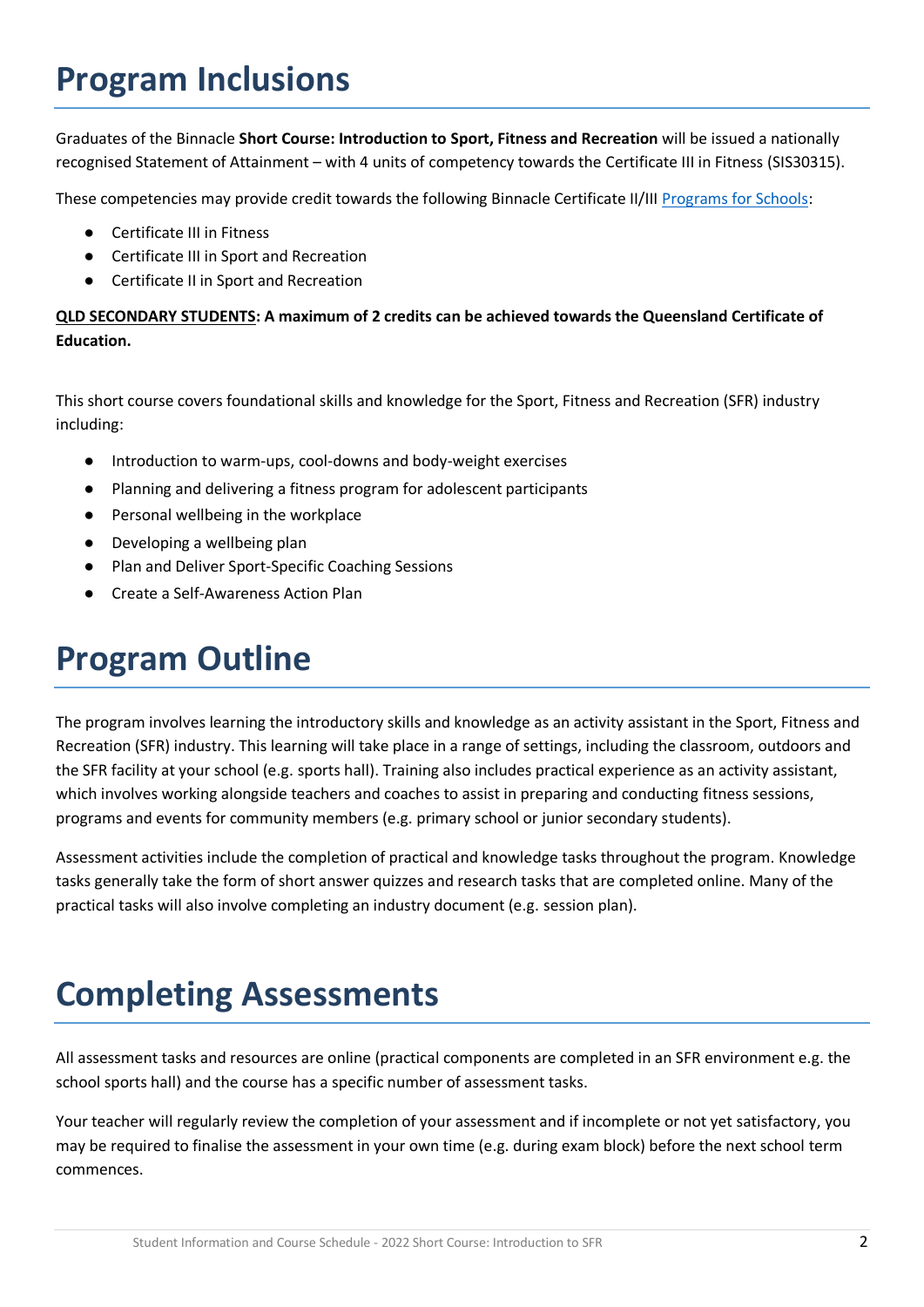Your completed assessment and associated documentation will be stored online in your Binnacle Lounge account for your teacher to mark ('Satisfactory' or 'Not Yet Satisfactory').

- 1. You complete the assessment each term:
	- Knowledge assessments completed online in your Binnacle lounge.
	- Demonstrate required skills in practical tasks.
	- Access to training resources to assist with assessment are also available in your Binnacle Lounge.



The teacher marks your assessment:

- Some knowledge assessment items are 'auto-marked' by the Binnacle Lounge learning platform.
- The teacher will mark your other (e.g. project, practical and case study) assessment items.
- The sign-off page in each term is where feedback is provided and the outcome of each assessment item is recorded.

### **Units of Competency**

The units of competency scheduled for finalisation are:

|               | <b>UNIT CODE</b> | UNIT TITLE                                                         |
|---------------|------------------|--------------------------------------------------------------------|
| <b>TERM 1</b> | BSBTWK201        | Work effectively with others                                       |
|               | BSBPEF201        | Support personal wellbeing in the workplace                        |
| <b>TERM 2</b> | SISSSCO001       | Conduct sport coaching sessions with foundation level participants |
|               | BSBPEF302        | Develop self-awareness                                             |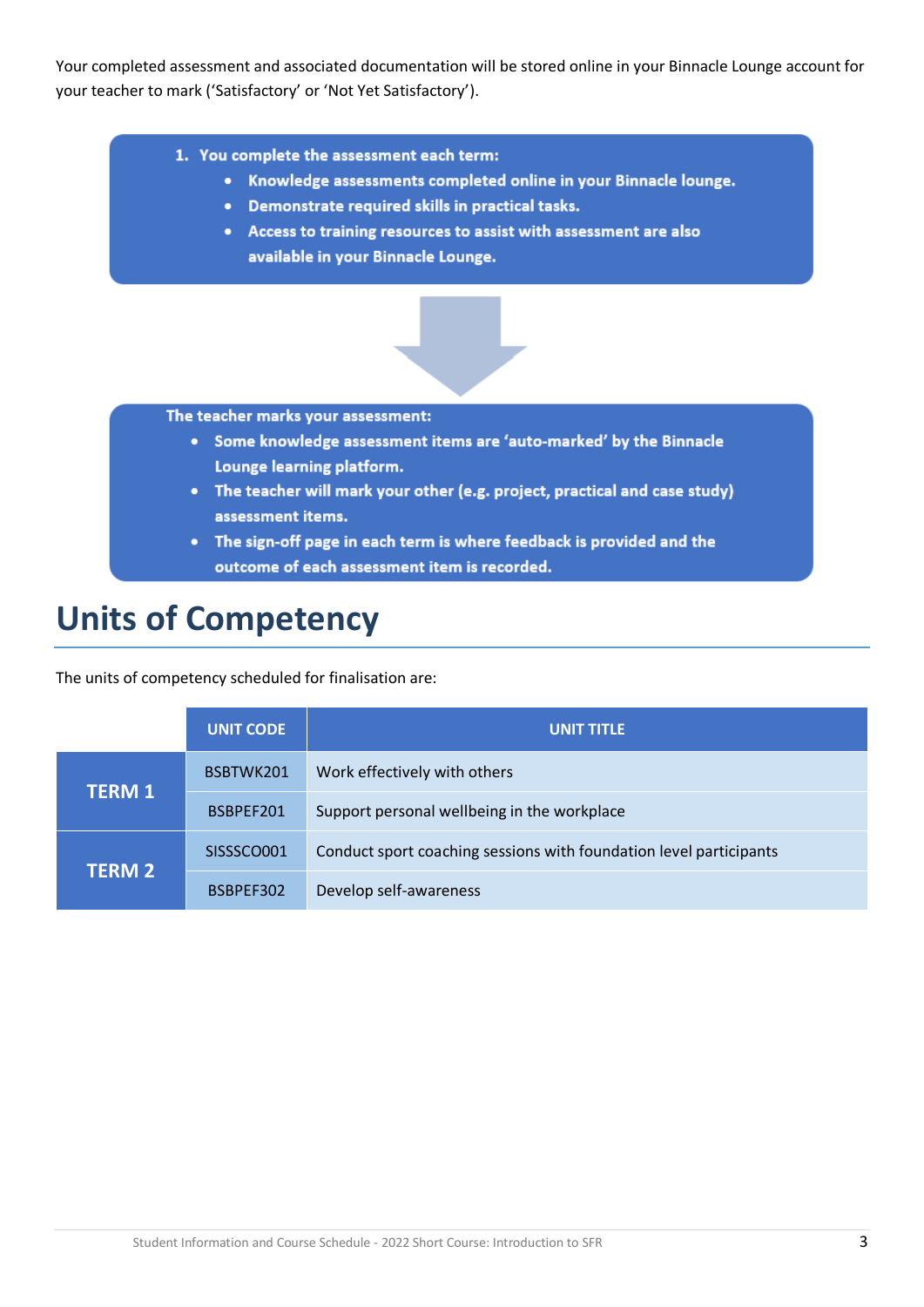## **Education Pathways**



# **Binnacle Training Third-Party Arrangements**

As the RTO, Binnacle Training engages individual secondary schools under a third-party arrangement to provide physical and human resources to deliver training and conduct assessment.

Binnacle Training Responsibilities: Enrolling students into the VET course, training and assessment outcomes, issuing certificates and testamurs, and ensuring that the VET course is on its scope of registration at all times.

School Responsibilities (as the third-party): The provision of adequate physical (equipment and facilities) and human resources (program deliverer), and delivering training and assessment services on behalf of Binnacle including the provision of student support services such as language, literacy and numeracy (LLN) assistance.